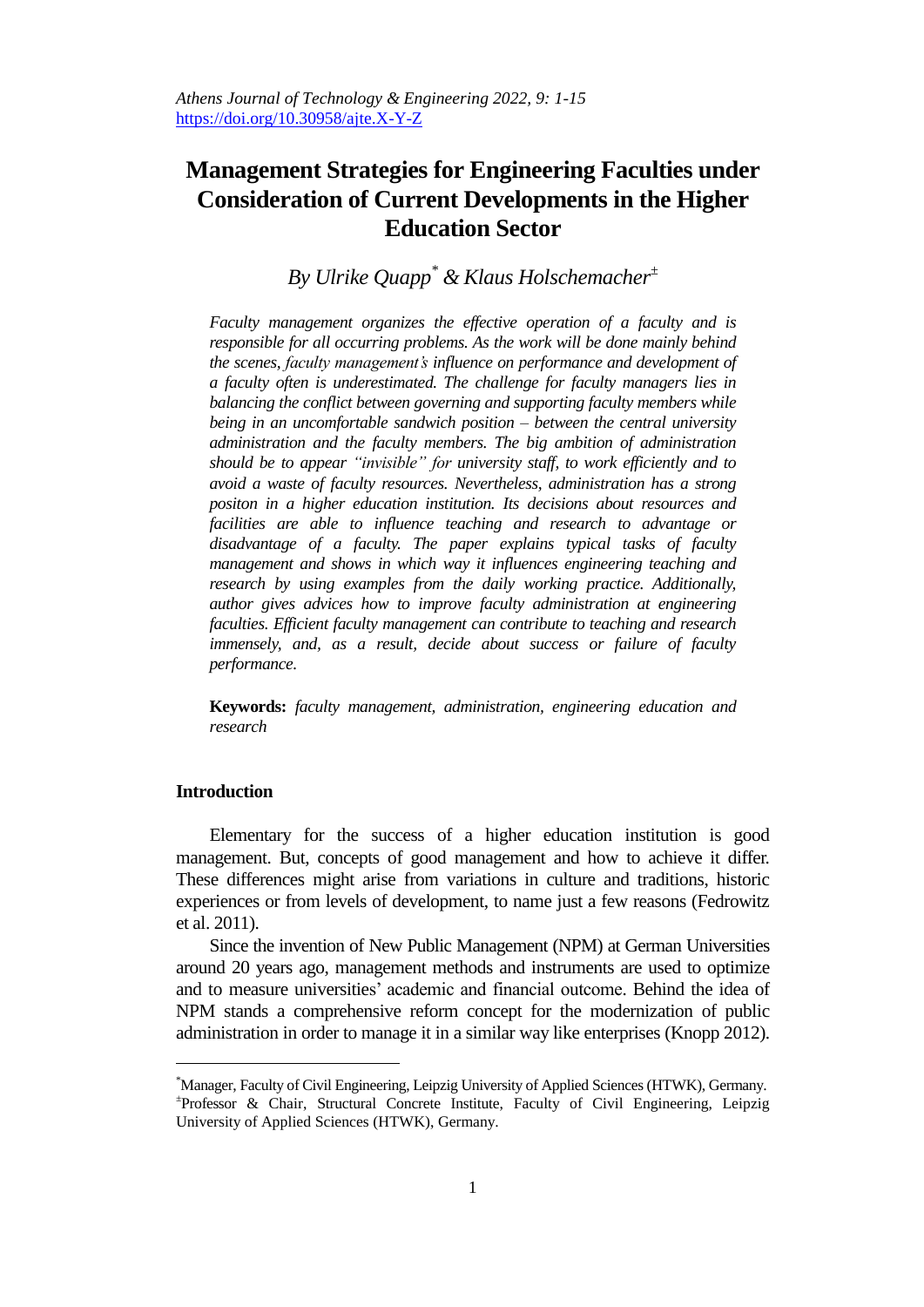The objective is to increase efficiency and effectiveness in public service (see also Bleiklie 2018). The success of NPM methods may be controlled by target agreements between the granting public authority and the financed universities. Targets often include the quantity of enrolled students, external funding received, number of outgoing or incoming foreign students, gender equality, dropout rates and cooperation with enterprises. If universities do not sign the target agreements, they risk to receive much less money from the state and to lose staff (Quapp and Holschemacher 2019). As a consequence, the central university management concludes target agreements with faculties. These agreements, normally, form the basis for universities' internal resource allocation. The better the faculties perform the more resources they will receive from the university administration.

This adjustment in public administration management over the last years is the reason why qualified management is of high importance for faculties. The paper gives an overview about basic methods in faculty management under consideration of relevant literature. Furthermore, the authors focus on faculty management at engineering faculties followed by recommendations for improving management quality. The paper will close with conclusions.

## **Literature Review**

There is a huge amount of literature how to manage an enterprise or how to lead teams in economy and the open market. However, managing structural units or leading a team at higher education institutions is a completely different issue. Some literature exists about how to manage universities or faculties (see for example, Hagerer 2020, McGaffery 2019, Scholz and Stein 2014) and NPM (e.g., Bleiklie 2018, Broucker and De Wit 2015, Wan et al. 2021), but only less information about the specific management of the several faculties (see as an example, Mahajan et al. 2021). As the authors experienced, there is nearly no literature which deals with managing an engineering faculty or department.

# **Basics of Faculty Management**

Managing structural units or leading a team at higher education institutions significantly differs from managing a company or an enterprise. Reason for that is, for example, the different funding situation. In Germany, and many other parts of the world, the state or the public hand mainly funds higher education institutions. Thus, university staff normally must not be feared of an insolvency of their employer. Nevertheless, there may be exceptions for private financed higher education institutions.

In Germany, university staff works in public service with special legal provisions, e.g., regarding labor law. Normally, professors receive a permanent engagement inclusive their professor title for life. For academic and administrative staff, public higher education institutions offer high employment security, especially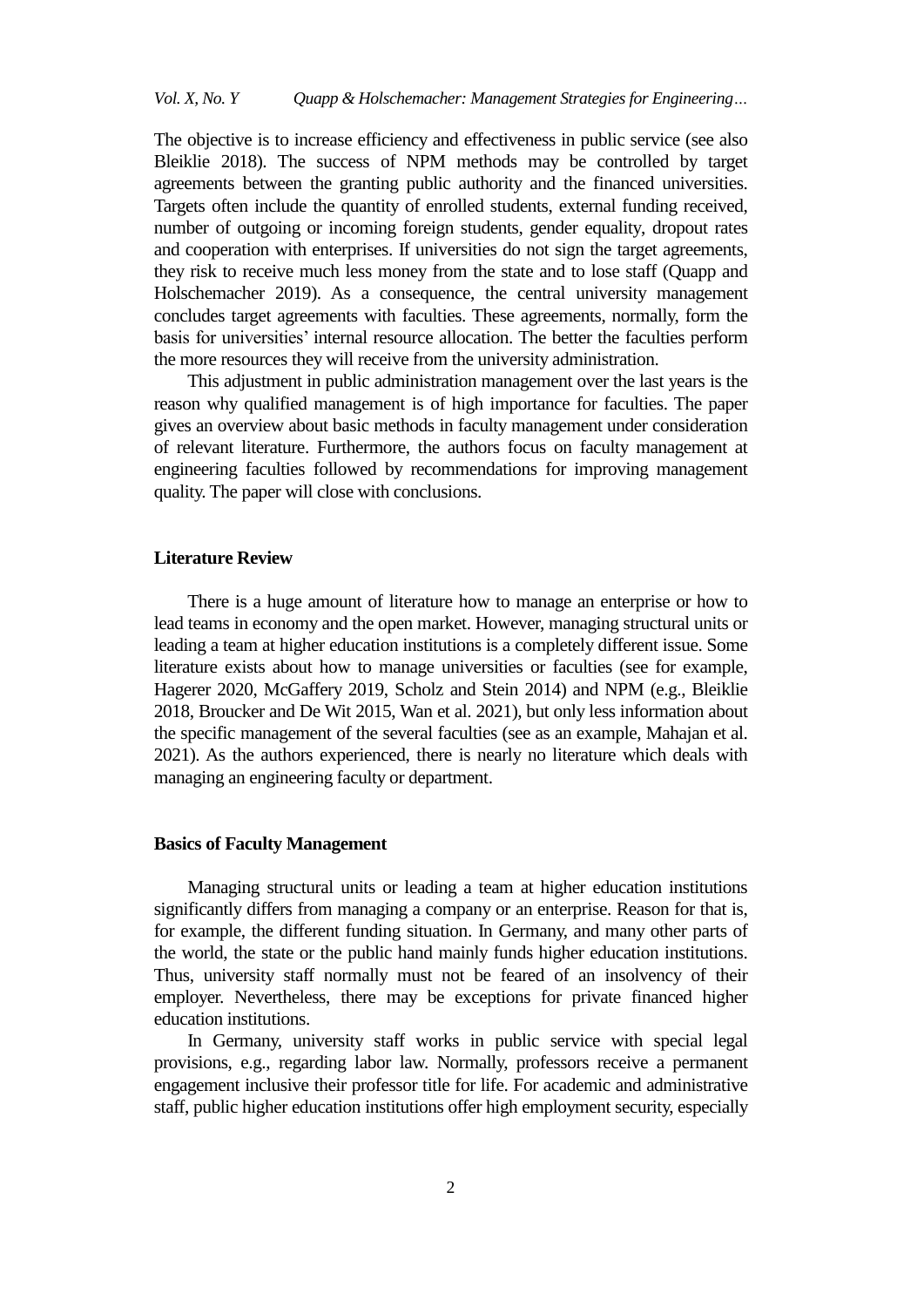in cases of economic downturn or crisis situations (such as for example in the current COVID-19 pandemic). However, due to the absence of a hire and fire policy, sometimes motivating university staff may be a challenging issue.

Faculty management, not exclusively in Germany, normally consists of dean, vice-deans, deans for study affairs and faculty manager. In Germany, there is the special situation that most of the faculty managers are non-academic staff working in civil service who has open-ended employment contracts with a fixed salary. There are no strategic options, such as performance based funding or other possibilities (e.g., bonus-malus-systems), to reward or penalize their work.

Official authorities, e.g., ministries for higher education, are charged with administrative, functional and/or legal control over universities, depending on the countries' legislation. That means less flexibility for higher education institutions in strategic development and strict requirements resulting from higher education legislation. Furthermore, in Germany, the salary and the number of state financed staff is restricted and universities are unable to adapt their human resources to their current needs.

Due to the above-mentioned specialties of universities compared to companies and enterprises, rules, principles and experiences from the economy and the open market can only be adapted to management of higher education institutions to a very limited extent. Of course, some of the common management principles can be used to run a faculty successfully. Office management tools, such as documentation, deadline management, and absence management for staff are appropriate instruments for facilitating the functioning of a dean's office.

However, the authors experienced a significant difference between organizing engineering faculties and other higher education institution units (e.g., faculties of law) due to partially different targets, performance indicators and culture of the academic disciplines. The specifics of the various subjects may have a significant effect on the management of the respective faculties. Understanding the culture of an academic discipline enables the responsible persons in the faculty's administration to lead the staff, to come to decisions and to find solutions, which will be accepted by all or at least the majority of the academics who work at the structural unit. That is why this paper only focuses on management of engineering faculties.

## **Faculty Management at Engineering Faculties**

Faculty management organizes and supports teaching as well as research. Additionally, it is responsible for self-administration (including strategy, preparation and conduct of meetings of the faculty's councils and boards), finances, human resources, quality management, internationalization and many things more. The following part of the paper will focus only on the most important responsibilities of faculty management.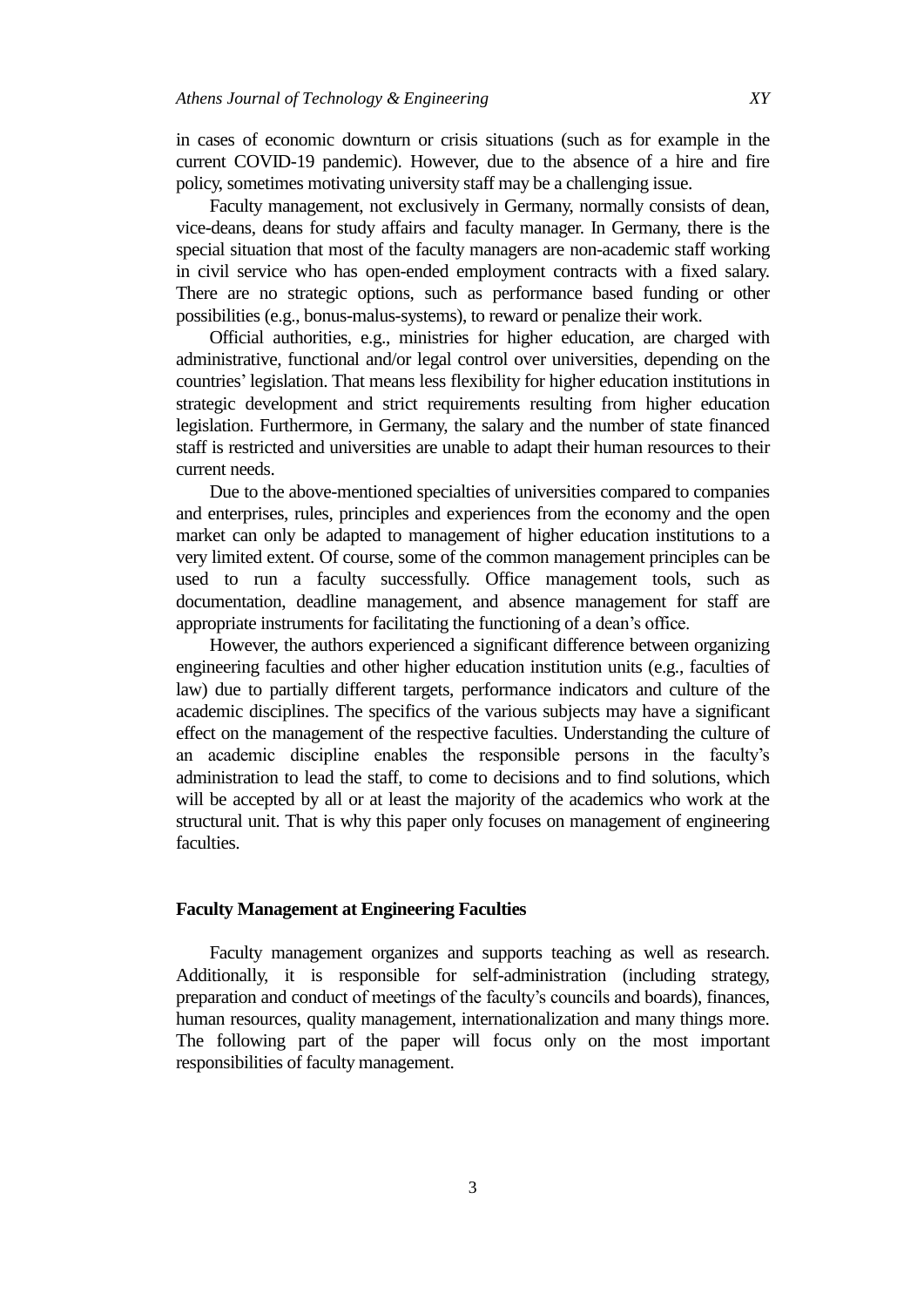## *Organization of Teaching*

Teaching is one of the basic tasks of all universities. Depending on the special type of higher education institution and the country in which it is located, professors and lecturers have more or less hours of teaching load. Faculty administration is obliged to organize teaching and examinations at the faculty and to support the scientists as much as possible in the education of students.

The organization of teaching by faculty management starts with accompanying the process of creating study programs. According to German Law, professors are responsible for the courses of degree programs, especially they may define content and method of their courses, such as topic, form (lectures, seminars, practical and non-practical exercises), structure and duration (Fehling 2021). All professors in a degree course have the same fundamental rights of free teaching. However, in the case that all professors would enforce their rights, efficient course planning would not be possible. Thus, to enable conception of study plans, there must be a balance in practicing lecturers' fundamental rights. Faculty management has to provide assistance to put the subject specific decisions in an administrative and legal frame. Because of that, the faculty's Academic Commission is responsible for proposals for new degree programs or changes to existing curricula. The Academic Commission usually includes both professors and students and discusses the subjects in the curriculum, their duration, the amount of working hours and many other details (Quapp and Holschemacher 2019). However, the final decision about a curriculum takes the Faculty Council, which represents all faculty member groups such as professors, scientific and administrative staff members as well as students.

Furthermore, the organization of teaching includes providing teaching facilities such as lecture rooms and technical equipment, to prepare course planning and to create timetables for students and staff. At the end of the study year, faculty administration may support the professors and lecturers in the documentation processes of their lectures.

#### *Human Resources*

The true treasure of a higher education institution is its human resources. The faculty's success in teaching and research is significantly dependent on high qualified and motivated staff. Thus, for example, with many specialized research and teaching assistants, professors are able to apply for a higher number of research projects, to gain third party funds for the faculty and to deliver teaching of high quality.

Nevertheless, currently, hiring qualified staff for engineering faculties in Germany is a huge problem. Most of the German Universities are state universities and the salary is lower than in industry. Furthermore, sometimes only temporary employment for third party funded research and/or teaching assistants can be offered. That is why working at higher education institutions is not quite attractive for excellent educated engineers. Additionally, the lack of qualified engineers makes the situation more demanding for universities.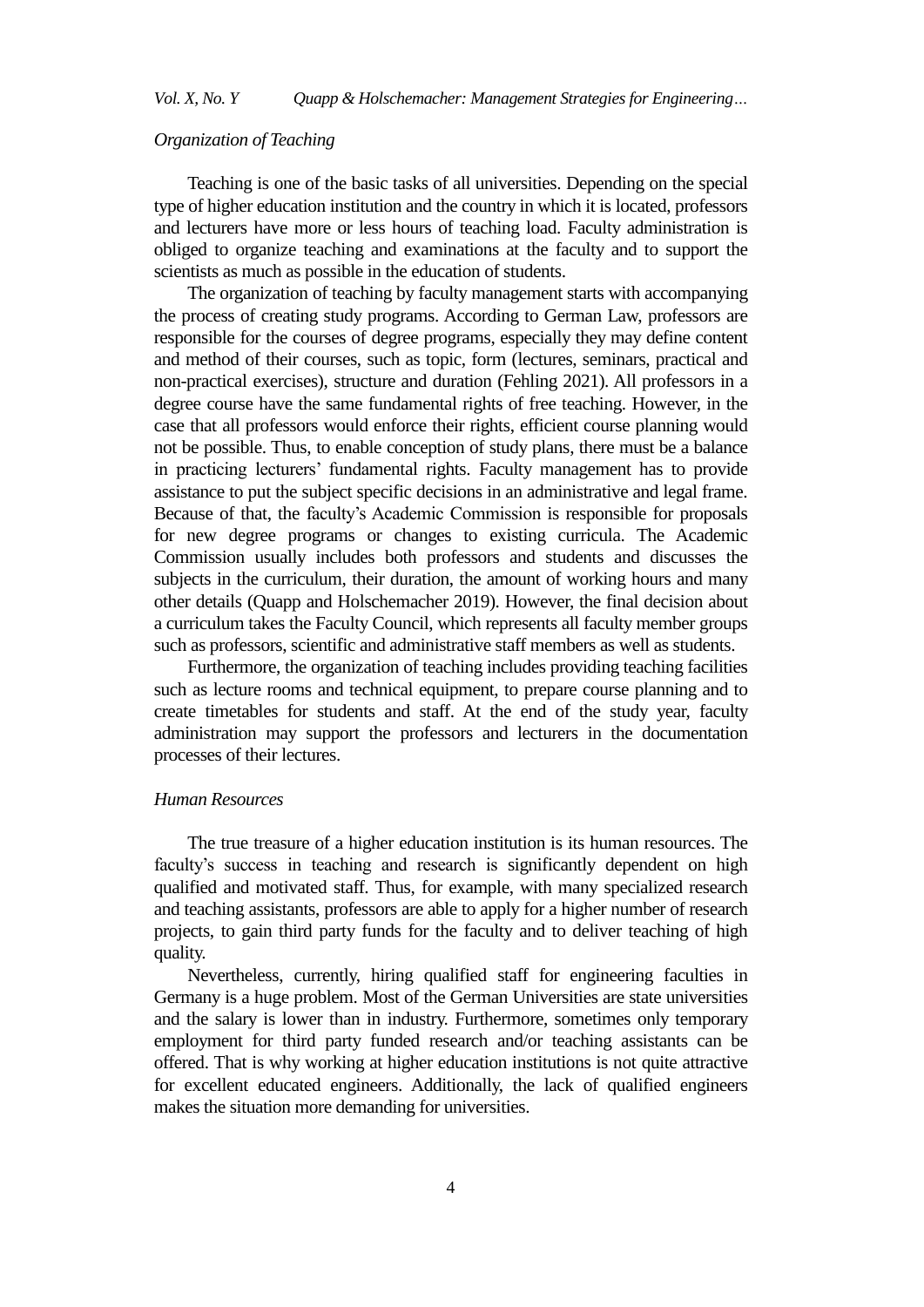Faculty administration is responsible for organizing all human resources processes at the faculty, starting with developing and posting a position, to organizing the application process and the job interviews. This should always be done in compliance with the legal requirements as well as university's gender and diversity strategy.

Furthermore, the dean's office manages the provision of an appropriate working environment including office space, necessary technical equipment and all useful information. It is responsible for all occurring questions and problems, should give feedback, and motivate the faculty staff. This can be realized by regular staff meetings and interviews.

Successful human resources management at higher education institutions in Germany is challenging because the ways to motivate or to discipline are limited. Furthermore, many different staff groups are working at a university, such as professors, lecturers, scientific and administrative staff who are paid by the state or by external funding. All of them have different educational backgrounds, needs, intentions and problems. To form them to a team is the main challenge of faculty management.

#### *Budget*

Key tasks of faculty management are financing and budget of the faculty. Around 72 per cent of German universities (Statistisches Bundesamt 2020) are state institutions and therefore funded by the German Federal States. Once a year, higher education institutions receive their operating budget from the state and distribute a part of it by a fund allocation system over the faculties.

The administration of the faculty may distribute all or a part of its operating budget among the faculty members for their own use. Another system is to allocate the money based on applications of faculty members to the faculty management.

At Faculty of Civil Engineering at HTWK Leipzig, the operating budget is distributed to the professors or institutes by using a two-pillar-model. One part of the budget is distributed non-performance based, e.g., on the basis of the number of professors and state employees. The second part of the budget is distributed performance-based using performance indicators, such as individual teaching load, successful supervised degree theses, acquired third party funds, international activities, publications, conference organizations, memberships in scientific organizations, awards and much more. This system allows rewarding faculty members' activities in various fields of strategic importance.

## *Quality Management*

Faculty management is responsible for quality assurance in teaching and research. Methods can be for example course evaluation, study program accreditation or process evaluation. There is no doubt that evaluation and accreditation of programs and courses done by students and external organizations are an outstanding opportunity for testing the competitiveness of universities,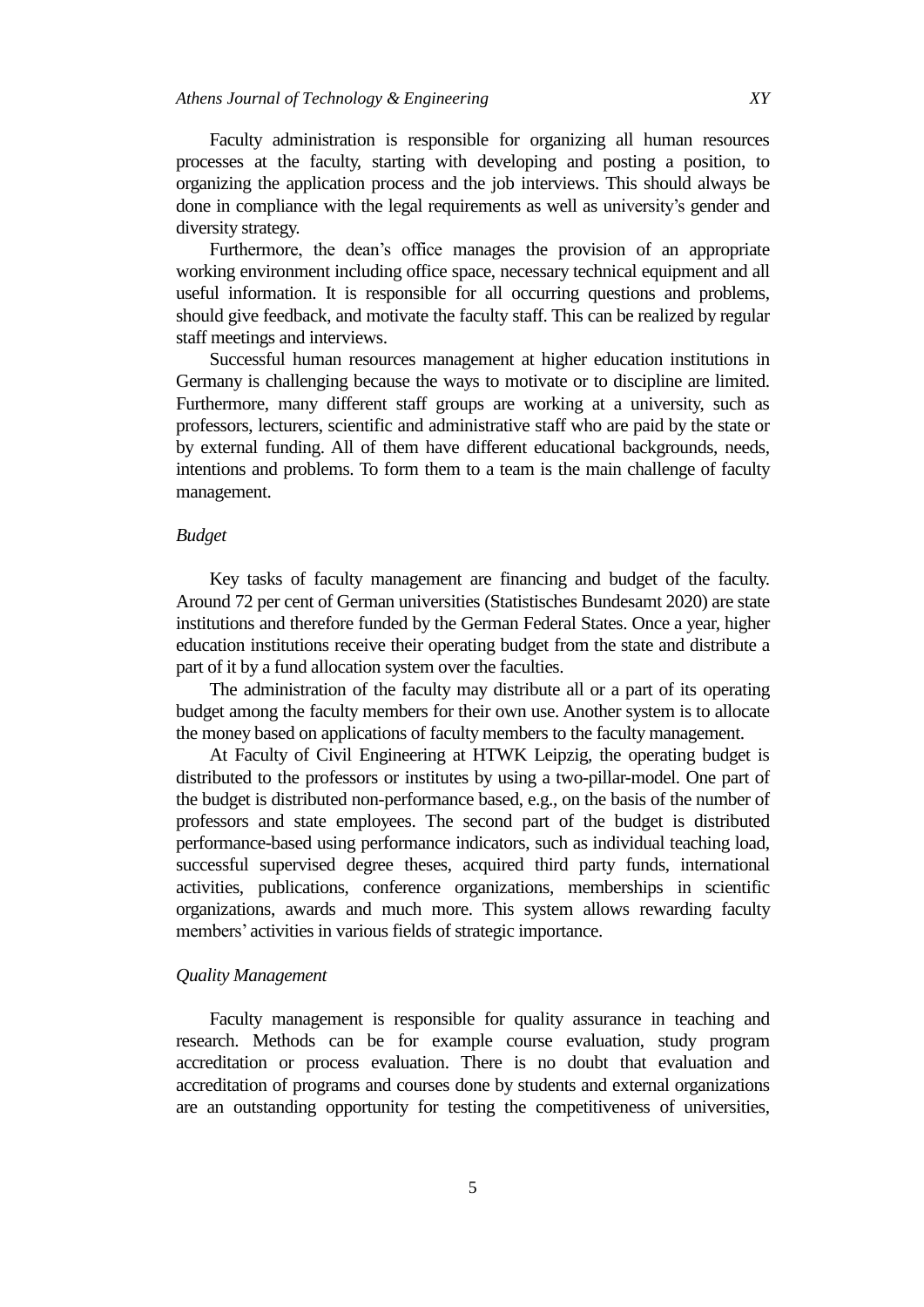detecting existing problems and providing a stimulus for revisions in programs and faculty strategy. Nevertheless, a clever faculty management knows that quality assurance measures should not be used without any critical reflection. In Germany, study program accreditation and course evaluation by students has been discussed controversially since years (Quapp 2020, Quapp and Holschemacher 2020) because these quality assurance measures affect the constitutionally guaranteed freedom of science to a considerable extent. That is why faculty management should adapt quality assurance methods to the individual needs of the faculty in order to achieve the best possible results. Additionally, faculty management must secure that quality assurance does not lead to such a high workload for the scientific and administrative staff that main tasks will be neglected.

## *Internationalization*

Internationalization has become a central issue at universities in the last years, with the aim to participate intellectually and financially in the global academic resources. Due to the reduced numbers of local first-year students resulting from the decreasing population in European countries, German universities' survival depends on foreign students. Furthermore, European universities' internationalization efforts are driven by the desire to get larger share of the academic cake that the major countries of academic mobility, namely the United States and Great Britain, divide among themselves.

Internationalization often is a part of target agreements. However, this should not be the only reason for creating an international atmosphere at the faculty. Successful internationalization includes students' and staff mobility, welcoming international guest scientists and their inclusion in the faculty daily working process. Participation of faculty members in international conferences and committees as well as visits at partner universities should be part of the academic routine.

## *Support of Research*

Universities in Germany must foster sciences, culture and education by teaching, research and degree programs (e.g., Federal State of Saxony 2021). Due to their research activities, higher education institutions contribute to development and improvement of the society. Especially in the fields of medicine and engineering, innovations as a result of research are especially tangible for the people.

Mainly in engineering faculties, third party funded research and development plays a major role. Faculty management is able to support scientist to increase research activities by reducing the administrative efforts, e.g., for hiring staff, purchasing research equipment and spending research overheads. Furthermore, it should provide appropriate research facilities such as technical equipment and labs. Nevertheless, administration should also coordinate the faculty's active research projects if there is a need to use the same facilities. This avoids conflicts among the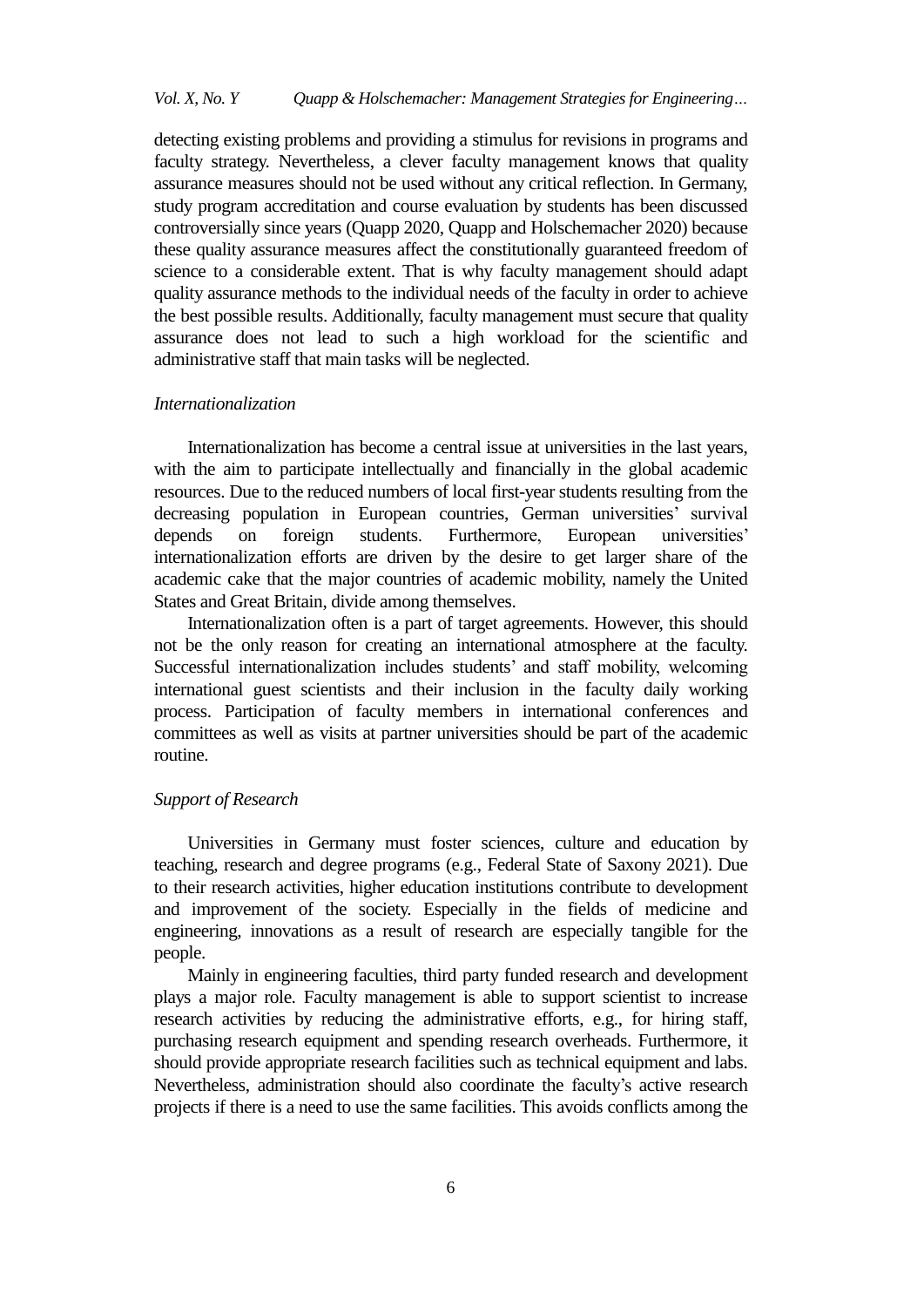researchers. Furthermore, faculty management has the task to monitor the application of health and safety regulations in offices, labs and while all research activities.

Making research understandable and relevant for society – the so called Third Mission – is one of the current topics in German universities' daily life. The politics urges the sciences to leave their "academic ivory tower" and to increase lifelong learning offers as well as the knowledge and technology transfer to practice (Tauch 2012). To manage that task, faculty administration will be the ideal contact point between science and society.

Alumni contacts and fundraising have become more and more important in the competition for industry funded research projects or external financial support for student excursions or student competitions. And for the amount of third party funds from the industry, faculty management's activities and the quality of contacts to the industry are important as well.

## *University Self Administration*

For the university leadership, faculty management is partner on the one side and counterweight on the other side. Faculty management has to execute the rectorate's top down decisions and is responsible for negotiating and signing target agreements with the rectorate. In close contact to the president of the university, the deans should do their best to influence the university strategy to the benefit of their faculty.

On faculty level, faculty management is responsible for strategy development, which substantially must correspond to the university strategy. Furthermore, it has to prepare and lead all meetings of the councils and boards of the faculty and to execute their decisions. The dean has to criticize decisions of the Faculty Council as well as of other boards, which do not comply with the legal regulations.

## *Safety and Hazard Management*

An efficient safety and hazard management is the basis for successful teaching and research. It avoids accidents, protects staff from injury, secures the functional capability of technical equipment, and therefore prevents cancellation of courses or delays in research projects.

Safety and hazard management benefits from fixed check-up deadlines, lists with (mobile) phones numbers of contact persons and clear instructions for the case of emergency. Faculty staff should be familiar with this information.

Particular attention must be paid to people with special needs. For pregnant students/faculty members or other high-risk groups, individual solutions have to be developed, especially in using toxic materials and dangerous (lab or experimental) works. In case of emergency, disabled people can be limited to protect and/or to help themselves, for example if they are not able to use elevators in case of fire. Thus, faculties shall develop individual emergency strategy for these special persons.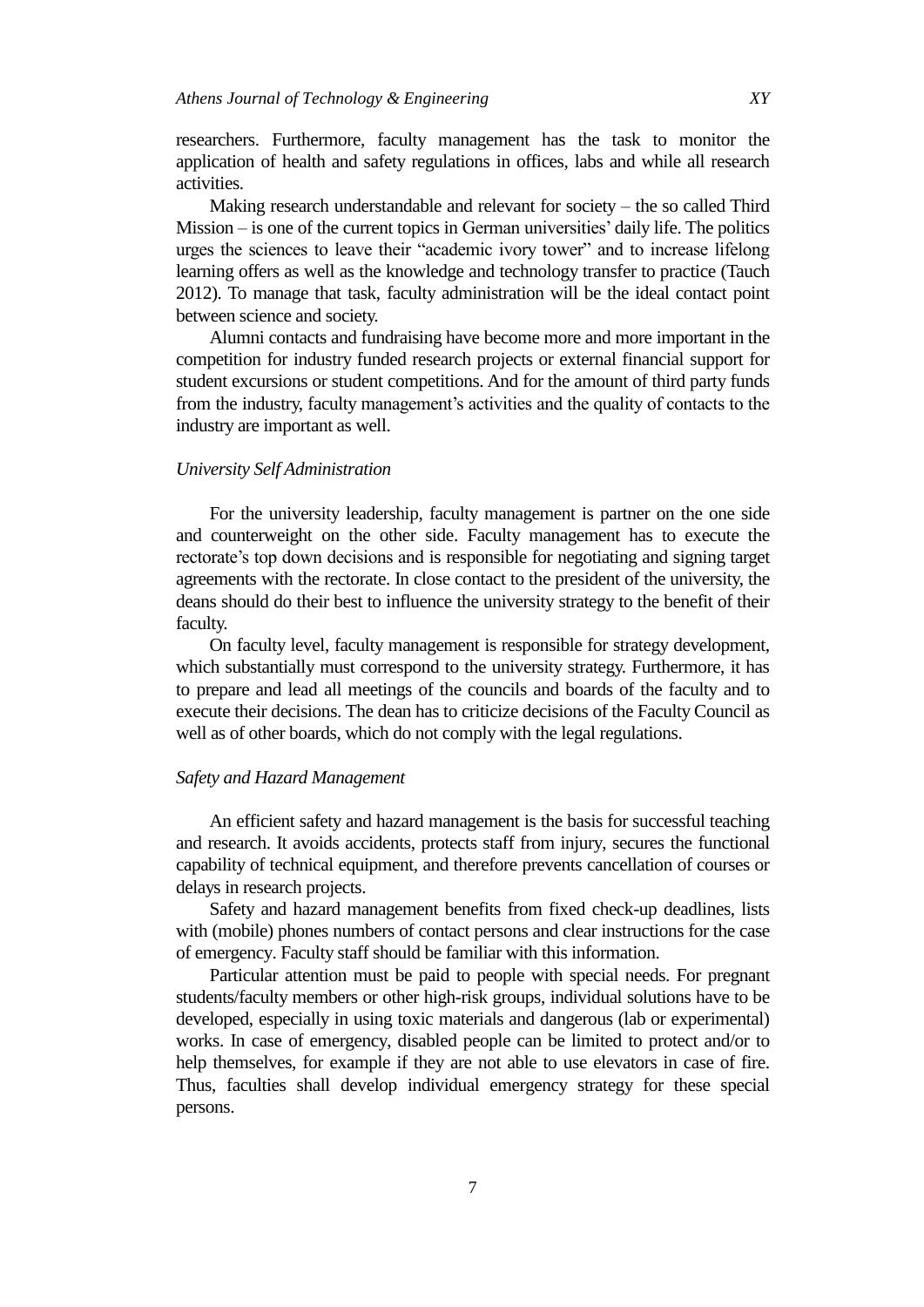# *Vol. X, No. Y Quapp & Holschemacher: Management Strategies for Engineering…*

#### Safe Occupational Environment

Safe and ergonomic working places contribute to the health and working ability of faculty members. That is why periodical check-ups of offices, labs teaching rooms and other facilities are required. To guarantee a high quality evaluation of the occupational safety, it is recommendable to appoint a staff member as safety officer and to provide him/her regular further training.

Especially in labs or experimental halls, a detailed safety concept is required due to sensible technical equipment and toxic substances or harmful materials. Lab and hall safety first of all benefits from access restriction and access documentation. Each person working there, whether staff or students, must be instructed how to behave and how to ensure a safe working environment. Elaborating lab or experimental hall users' guidelines can be helpful. Toxic or harmful substances must be inventoried and stored under lock and key.

#### General Safety at Faculty

A general safety concept provides a feeling of security to staff and students. This includes, if not already forbidden by law of the respective country, the prohibition of weapons on the campus. In addition, access regulations for outside persons to the campus and its documentation may contribute to a feeling of security to all university members. Especially facilities where toxic materials, expensive technical equipment or other relevant resources are stored must be under lock and key. However, in doing so, faculty management shall balance the safety interests of the structural unit with the access needs of students, especially to PC-pools in the evening, at night and at the weekend. For realizing the students' access outside office hours, a flexible key card access system and a video monitoring system as theft protection may be installed.

#### Preparation for Unforeseen Occurrences

As currently experienced by the COVID-19 pandemic, unforeseen occurrences may affect universities and their structural units to a greater extent. Economic troubles, natural disasters, pandemics, civil unrest, war or terrorism are likely to influence the regular functioning of a faculty.

Due to the COVID-19 pandemic, universities all over the world were forced to reorganize teaching and research to protect staff and students from an infection. First problem was to change the high share of presence teaching in university rooms by online teaching without any personal contact. Faculties had not only to identify suitable online teaching tools, but also to purchase necessary hard and software. Furthermore, face-to-face interactions and oral examinations became impossible which had to be replaced by alternative examination forms without any personal contact.

In Germany, the type of teaching and examination must be fixed in the study and examination regulations for each study program. The faculty council had to adopt and the university's rectorate shall authorize the faculty's study and examination regulations. In the Corona crisis, faculties were not allowed to simply modify teaching and examination types what required a change of the respective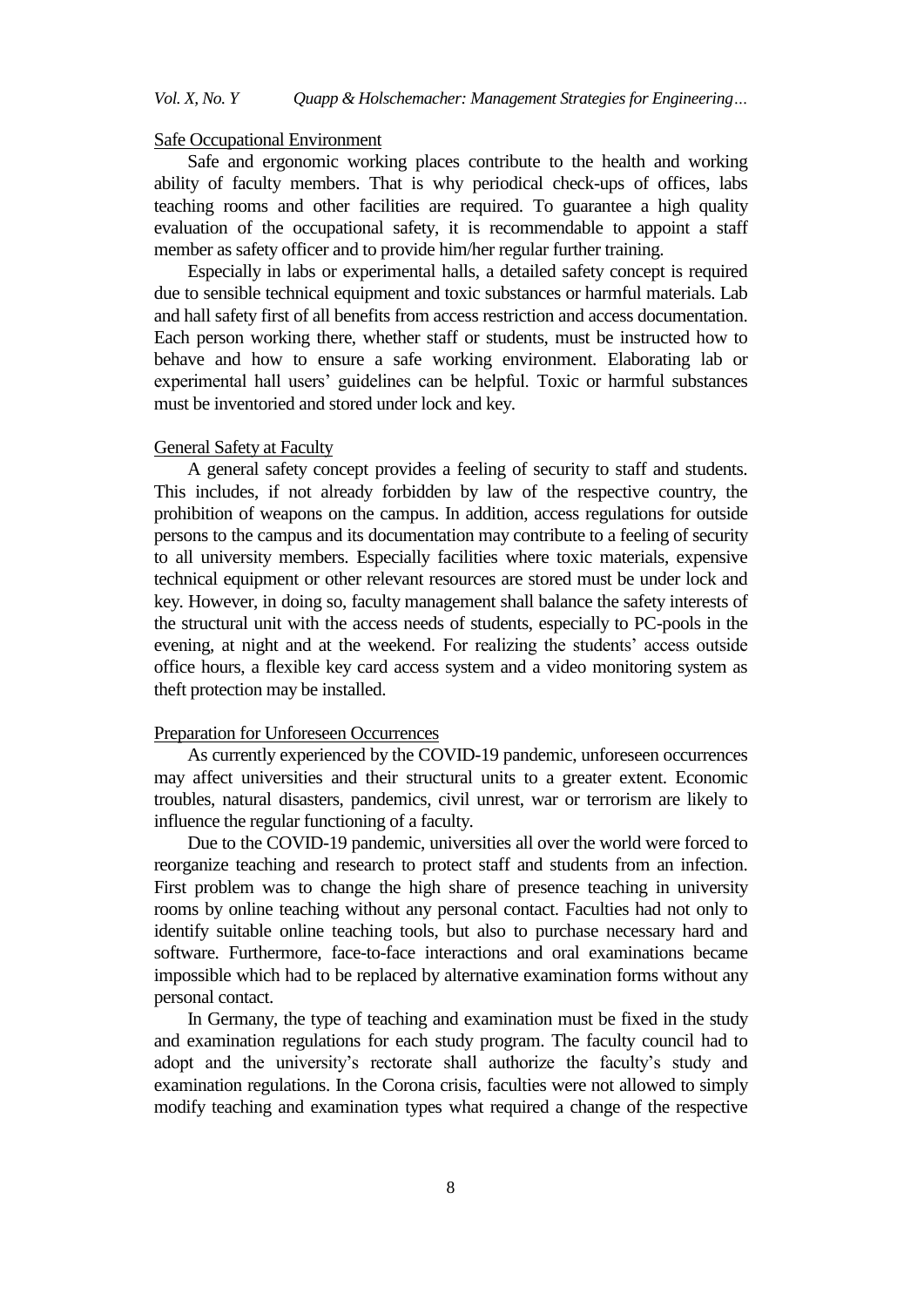regulations. Elaborating new study and examinations regulations for each of the programs and ensuring the relevant decisions in the boards and councils was a time consuming work. A further challenge was to deliver complete and early information to students and staff. Universities and responsible state authorities currently discuss how to deal with the summer term regarding state financial promotion of students or the recognition of the semester as regular semester within the study time.

In addition, conducting research projects in times of the COVID-19 pandemic posed a huge challenge to universities' structural units. Although some research funding organization announced a prolongation of project duration and/or funding, faculty management had to develop ideas how to enable a continuation of the projects in compliance with all the new hygienic guidelines.

Regarding the health protection of human resources, many faculties organized home office for staff. Essential for effective working in home office is to provide the staff with the necessary hard and software to enable a work result similar to them gained in the offices on the campus.

Universities have learned from the COVID-19 pandemic that staying calm, keeping the overview and having fast and defined decision finding procedures may support an efficient and clever reaction on such a crisis. The future will show, if higher education institutions will use the pandemic as a chance to rethink teaching, research and working area. Unforeseen occurrences, also if they are unpleasant, force management to evaluate the status quo and, by this, create a new approach to faculty management.

Of course, faculty management is not able to prepare for all potential situations but faculty leaders should use the experience from former occurrences and document the found decisions and used measures. Ideally, next generations in faculty management will use these information to learn from the situation and, if necessary, to improve the hazard management.

#### **Improvement of Faculty Management**

Faculty management is in an uncomfortable sandwich position between the central university administration and the faculty members. It must enforce faculty interests towards the university management and, on the other side, implement the university strategy on faculty level.

Essential to have is qualified administration staff, which does not take itself too seriously. Faculty management must be considered as a service unit with the aim to support the faculty members in performing at their best. Administration is not an end in itself.

If all administration processes are working efficiently, the scientific faculty staff is able to concentrate on their actual job and to deliver high quality outcomes, to improve teaching and to increase research activities. That is why administration must be as less as possible but as much as required.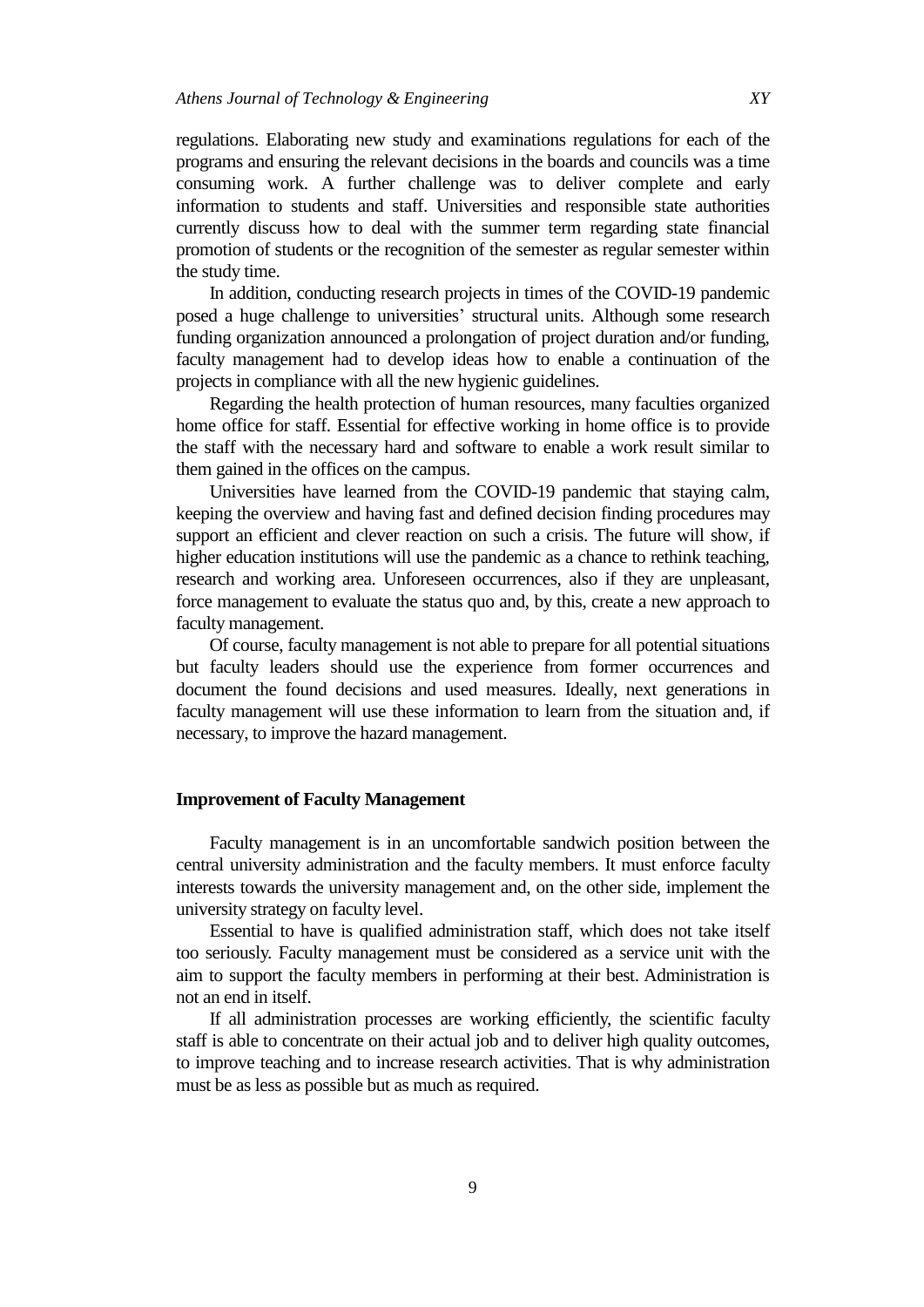## *Human Resources*

For universities it is not easy to apply methods of NPM because they are not compatible with an education and science oriented institution. Attempts of managing universities in a way like enterprises cannot be successful due to the different preconditions in tasks, funding, image and especially intentions of the staff (Turner 2015). Normally, staff in enterprises has an interest to achieve optimal results by increasing production or shareholder value. This will secure existing jobs and generate new ones. For scientific staff at universities, success achieved by the home university is only of secondary importance. Primary, they are interested in their own scientific reputation among other researchers and the acceptance among students (Turner 2015). One reason may be that university staff does not participate directly and financially in the success or failure of their institution.

Using the few performance-oriented instruments, which are available at universities, faculty management must be careful with the consequences a competitive situation among faculty staff could have. It may encourage motivation but also often can create feelings like envy and jealousy.

Furthermore, modern management instruments are working only in conjunction with a modern human resources management. Some of the big problems for faculties in human resources management are low salaries for researchers, less flexibility and only average working conditions in comparison to other (foreign) performance oriented university systems or the industry.

Organizing and controlling the work performance at a faculty while, at the same time, giving the staff a feeling of respect and support, represents one of the biggest challenges for faculty management. It is important to prevent mobbing or unethical behavior, to support competition without causing jealousy and distrust and to illustrate a common goal to all faculty members. If faculty staff enjoys working at the institution, they will be more productive which increases the success of the faculty. That is why, providing a common goal to work for is one of the secrets for successfully running a university's structural unit.

#### *Less Bureaucracy*

The big ambition of administration should be to appear "invisible" for the scientific faculty or university staff. Moreover, faculty management must be very efficient and should avoid wasting faculty resources.

Additionally, it is expected that management will take serious all concerns of the faculty members and try to assist them as good as possible.

In the last years, staff surveys and other quality management measures increased rapidly. Of course, these feedback tools are necessary to be informed about problems or needs of faculty members but their use is time intensive for both administration and staff. It will be more efficient to use the old school techniques of informal direct feedback to the faculty management.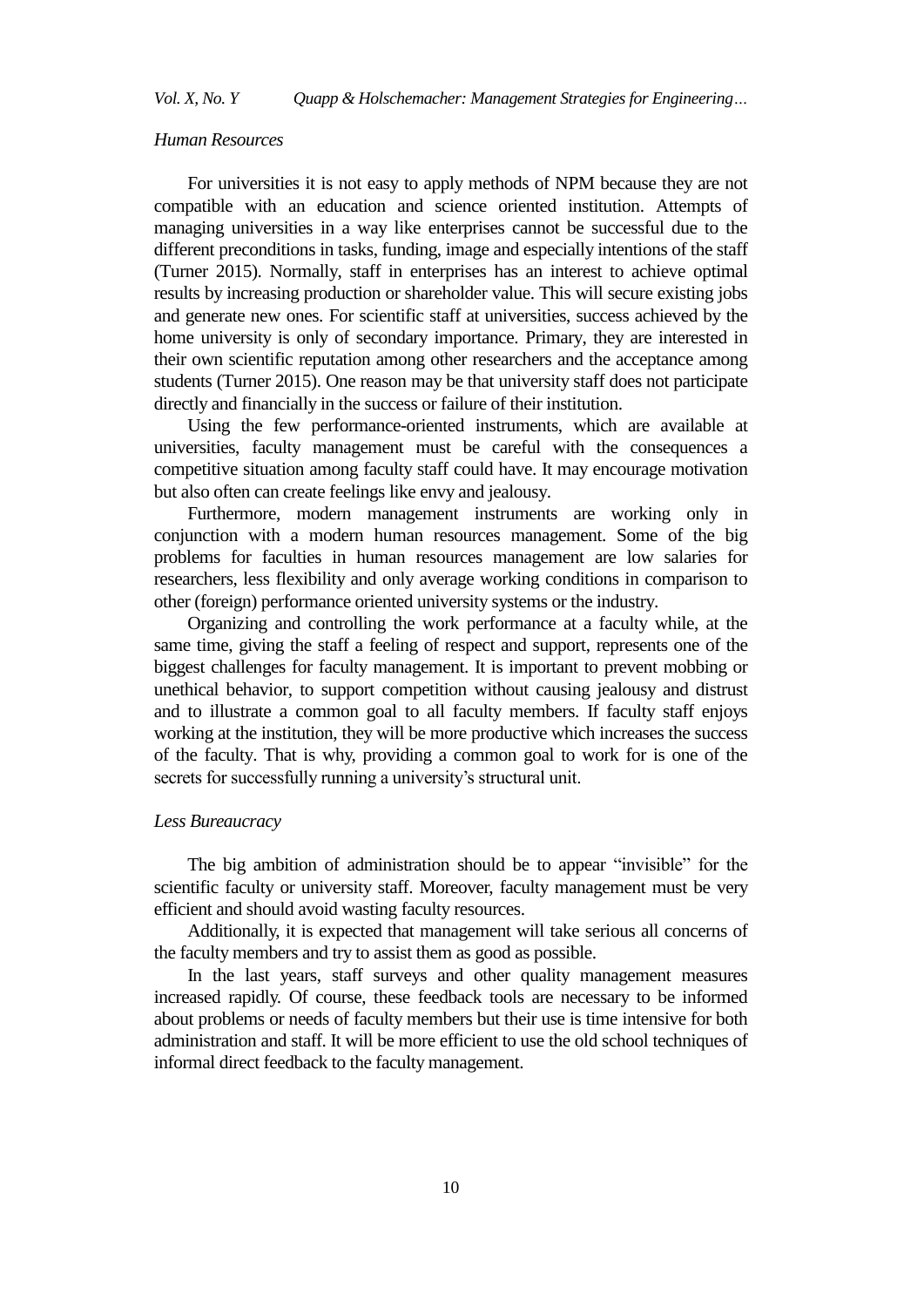#### *Support for Teaching and Research*

The best way for supporting teaching by administration is to give lecturers time to prepare high quality courses, to offer consultations to students, to extend their knowledge and to go abroad to broad their horizon – that means, at the end, to prevent them from too much administrative work.

The same applies for the aim to increase research activities at the faculty. The better variety of possibilities in obtaining third party funds from industry for research and development seems to give an advantage to civil and structural engineering faculties in contrast to social sciences and humanities.

By the means of a performance based fund allocation model, faculty management may encourage researchers to increase efforts in application for research funds and to publish their research results. Young researchers could be motivated with a start-up funding for development of their own research ideas.

However, rigorous output orientation in teaching and research will have its price. Faculty management must protect its researchers from exaggerated expectations regarding the research outcomes of a faculty. Otherwise, that will have an effect on the research and paper quality. Furthermore, basic research that needs more time will be less attractive. Science is based on a slow, steady, methodical process, and should not be expected to provide fast and easy answers to society's problems. Scientists need time to think, to read and to fail (Slow Science Academy 2010).

## **Conclusion**

The authors conclude that efficient faculty management can contribute to teaching and research immensely, for example by enabling high quality in teaching and by guaranteeing the efficient and successful conducting of research projects. Quality and motivation of administrative staff is of particular importance.

Exactly as an orchestra, a higher education institution's structural unit consists of many heterogeneous people. Faculty management must act like a conductor and should understand, respect and support the staff's diverse intentions, responsibilities, wishes and needs. That is why, communication is an essential tool in modern faculty management, but time consuming as well. All faculty members are high-qualified specialists and play their "instrument" in a very masterly way. Only the conductor can bring them into a perfect harmony and motivate them to show their best performance. Encouraging scientific staff by the administration is an excellent way to bring lecturers and scientist to maximum performance. However, in doing so, faculty managements' challenge lies in balancing the conflict between governing and supporting faculty members.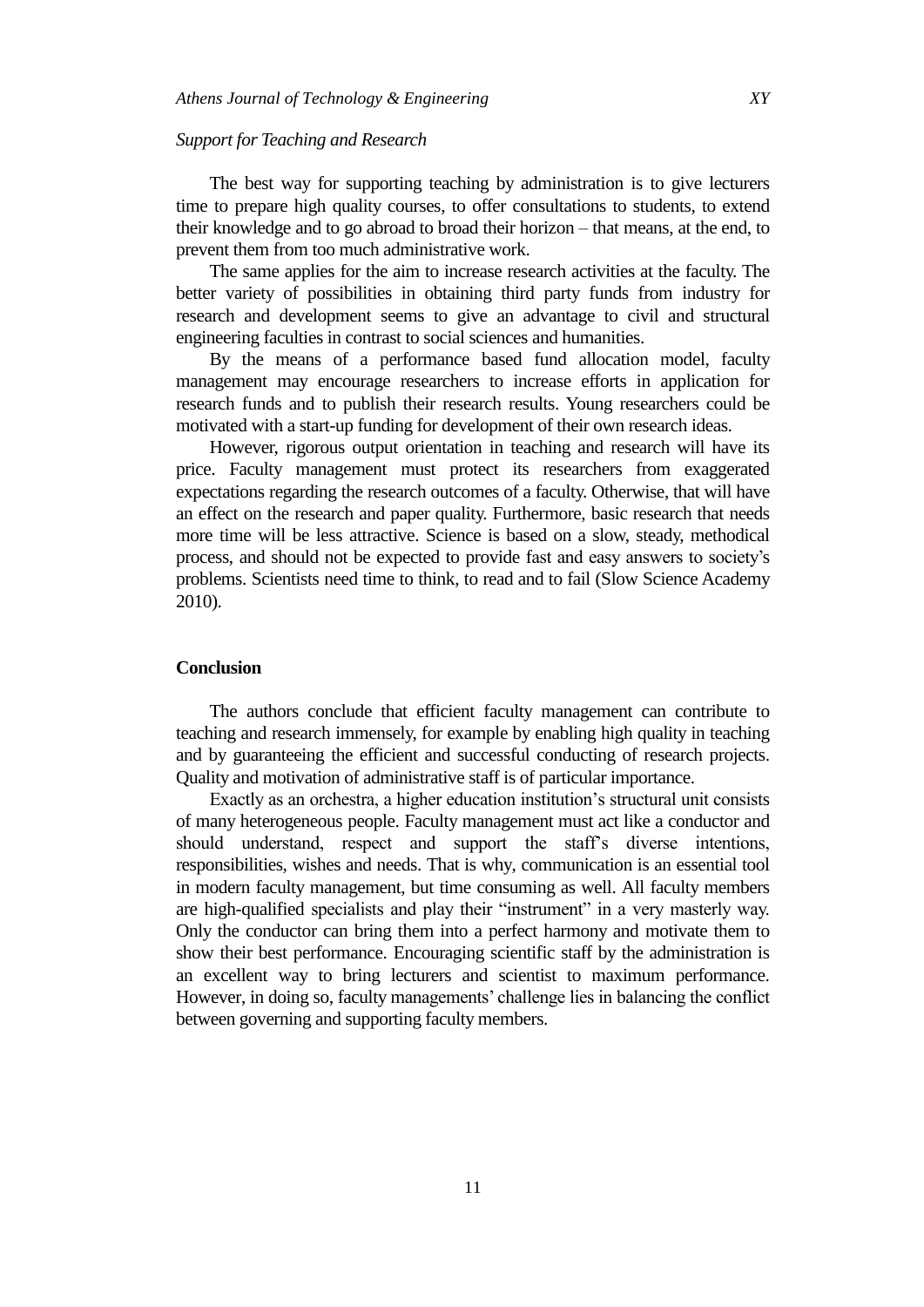#### **References**

- Bleiklie I (2018) New public management or neoliberalism, higher education. In JC Shin, P Teixeira (eds.), *Encyclopedia of International Higher Education Systems and Institutions.* Dordrecht: Springer Science+Business Media.
- Broucker B, De Wit K (2015) New public management in higher education. In J Huisman, H de Boer, DD Dill, M Souto-Otero (eds.), *The Palgrave International Handbook of Higher Education Policy and Governance*. London: Palgrave Macmillan.
- Federal State of Saxony (2021) *Saxon University Autonomy Act*, §5. Retrieved from: [https://bit.ly/3teqTEf.](https://bit.ly/3teqTEf) [Accessed 19 February 2022]
- Fedrowitz J, Mayer P, Ziegele F (2011) *Promoting faculty management in Africa: innovation in cooperation between higher education institutions in Africa and Germany*. Available at[: https://bit.ly/3BC9mJD.](https://bit.ly/3BC9mJD)
- Fehling M (2021) *Bonner Kommentar zum Grundgesetz, Article 5.3 (Wissenschaftsfreiheit)*. (Bonn Commentary on the Basic Law, Article 5.3 (Academic Freedom)). Heidelberg: C. F. Müller Verlag.
- Hagerer I (2020) Faculty management after higher education reforms Exploring the organizational structure of faculties considering their contextual factors. In *Proceedings of the 6th International Conference on Higher Education Advances (HEAd'20)*. Valencia 2020. Polytechnic University of Valencia.
- Knopp L (2012) Verbeamtung des Hochschulkanzlers auf Zeit verfassungsgemäß? (Temporary appointment of the university chancellor constitutionally?) In *10 Jahre Hochschulrecht im Wandel*, 227-243. Baden-Baden: Nomos.
- Mahajan S, Gaitonde S, Lele U (2021) Employee engagement of faculties in management institutes in Pune during COVID-19 pandemic. *International Journal of Human Resource, Management and Research (IJHRMR)* 11(2): 53-60.
- McGaffery P (2019) *The higher education manager's handbook*. 3rd Edition. London: Routledge, Taylor & Francis Group.
- Quapp U (2020) Rechtswidrigkeit einer Lehrevaluationssatzung Anmerkung zu VGH Baden-Württemberg 19.12.2019 –9 S 838/18–. (Unlawfulness of a teaching evaluation statute - Comment on VGH Baden-Württemberg 19.12.2019 –9 S 838/18– ). *Wissenschaftsrecht* 2020(2): 152-164.
- Quapp U, Holschemacher K (2019) Management of engineering faculties in Germany and its influence on teaching and research. In WT Erofeev (ed.), *Aктуалные вопросы архитектуры и строительства (2), proceedings for the conference Bосемнадцатой международной научно-технической конференции*. Saransk: Publishing House of the Mordovia State University.
- Quapp U, Holschemacher K (2020) Quo Vadis civil engineering education 20 years after Bologna Declaration. In Y Vacanas, et al. (eds.), *Proceedings of International Structural Engineering and Construction - Holistic Overview of Structural Design and Construction, 7(1).* Fargo: ISEC Press.
- Scholz C, Stein V (Eds.) (2014) *The dean in the university of the future*. Munich: Rainer Hampp Verlag.
- Slow Science Academy (2010) *The slow science manifesto.* Retrieved from: http://www. slow-science.org. [Accessed 19 February 2022]
- Statistisches Bundesamt (2020) *Hochschulen.* (Colleges). Retrieved from: https://www.de statis.de/DE/ZahlenFakten/GesellschaftStaat/BildungForschungKultur/Hochschulen/ Hochschulen.html. [Accessed 19 February 2022]